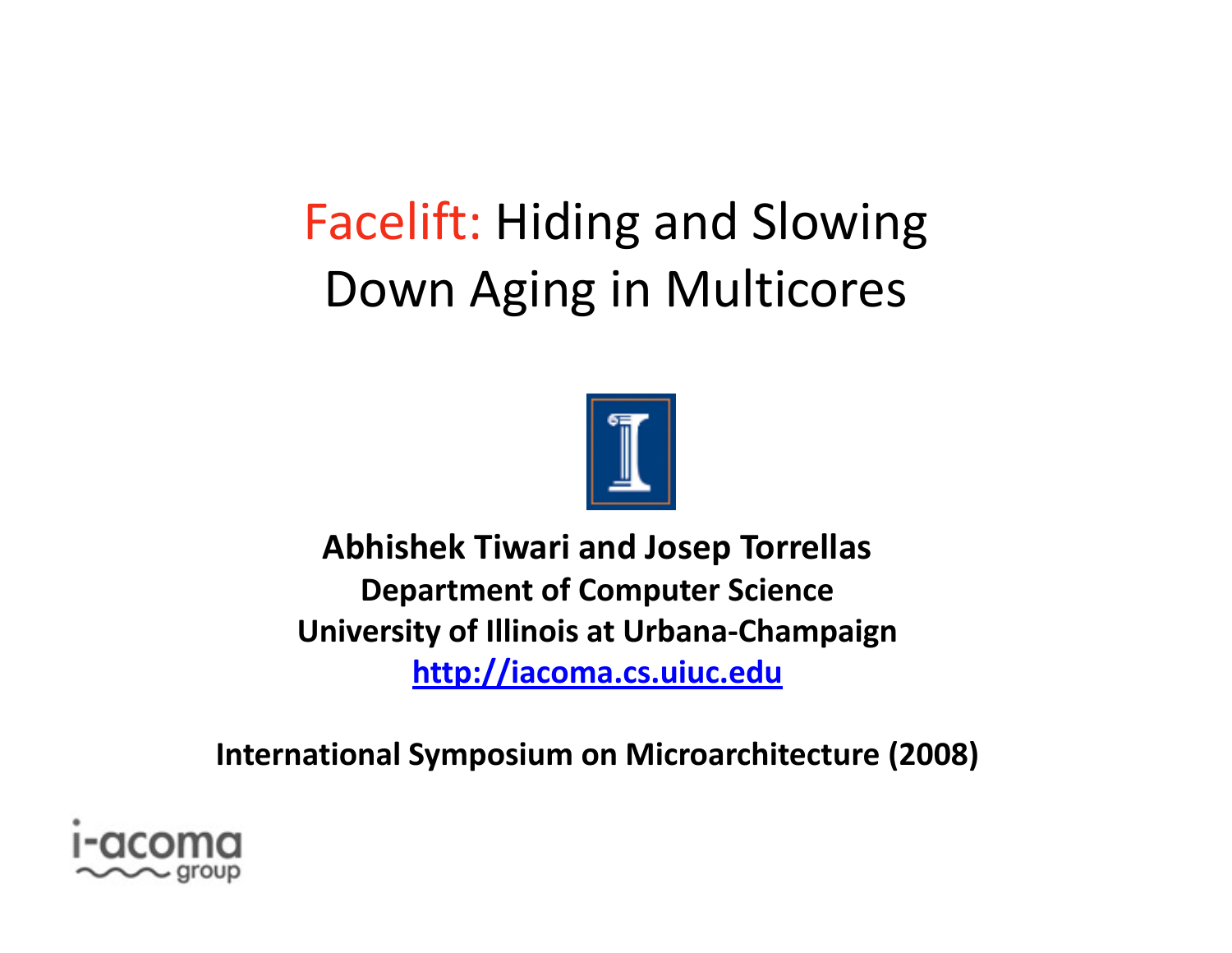## Motivation: Aging or Wearout

- •Transistor delay gradually increases with time under normal use
- •Processor critical paths take longer
- •Maximum attainable frequency decreases slowly with time



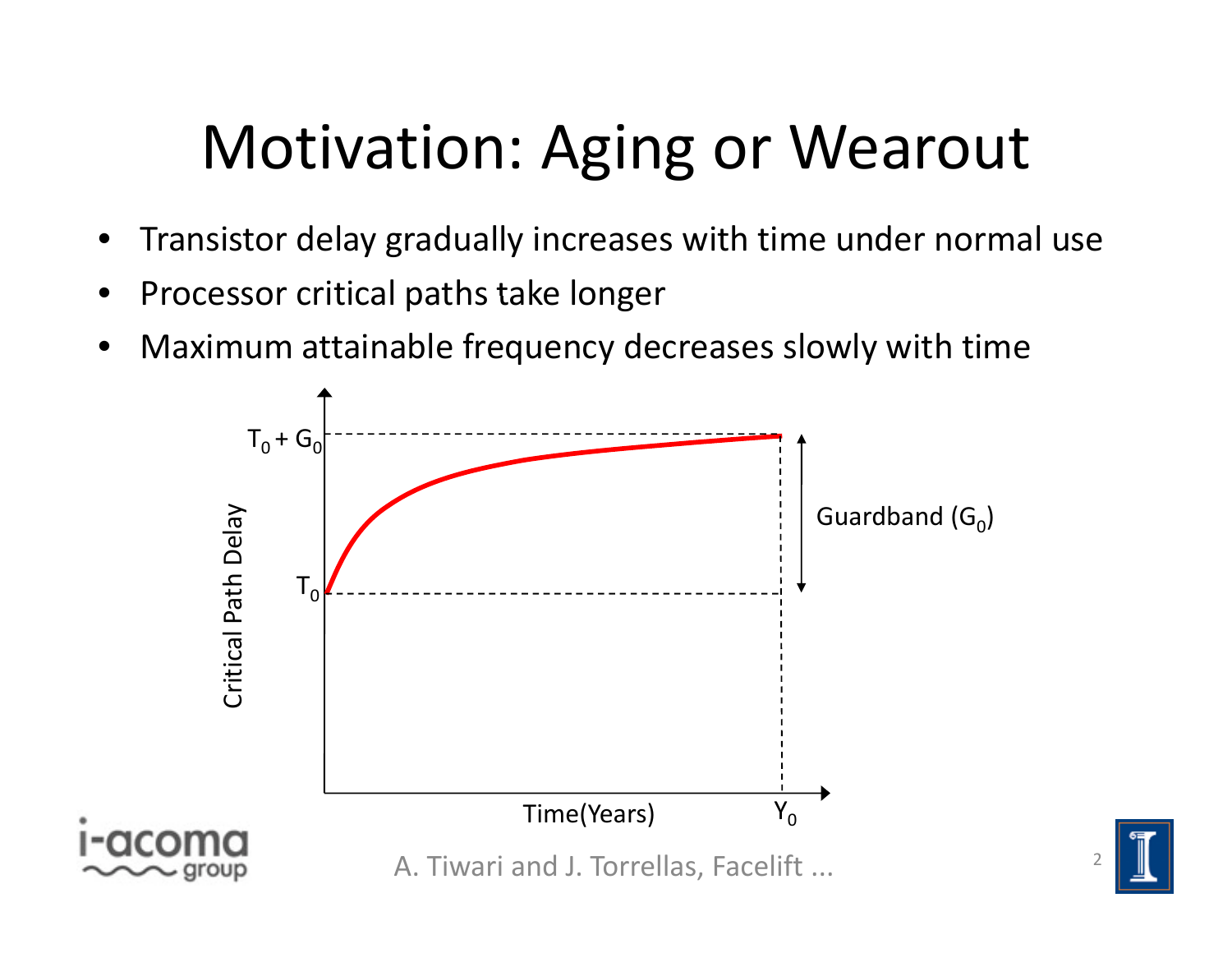### Contributions

- A framework of techniques, called Facelift
	- – $-$  Hide the effect of aging in a multicore
	- Slow down aging
	- – $-$  Configure chip for a short service life
- The shorter guardband enabled by Facelift can be used to:
	- – $-$  Design a less refined version of the processor
	- – $-$  Increase clock frequency
- $\bullet$  Results:
	- Multicore can be run on avg. at a 14-15% higher frequency
	- Alternatively: it can be designed for 5‐7 month service life rather than for 7 years
	- Low hardware overhead



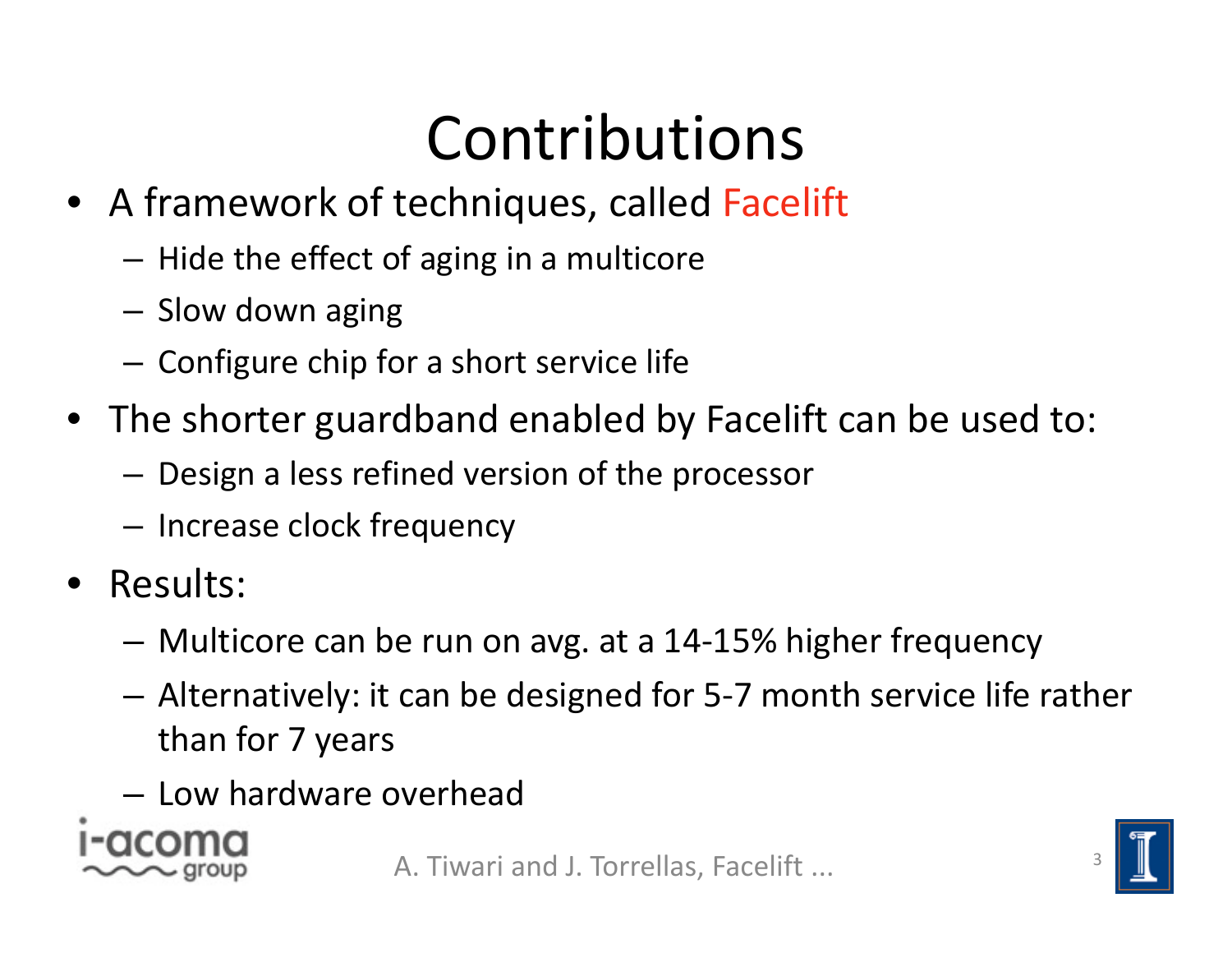# Aging Mechanisms

- Two key mechanisms:
	- –Negative Bias Temperature Instability (NBTI)
	- –— Hot Carrier Injection (HCI)
- Gradual elevation of transistor threshold voltage  $(V<sub>t</sub>)$  with time
- Increases transistor switching delay through the alpha power law

– $-\mathsf{T}_\mathrm{s} \varpropto\ 1/(\mathsf{V}_{\mathsf{dd}}\mathsf{-V}_{\mathsf{t}})^\alpha$ 



4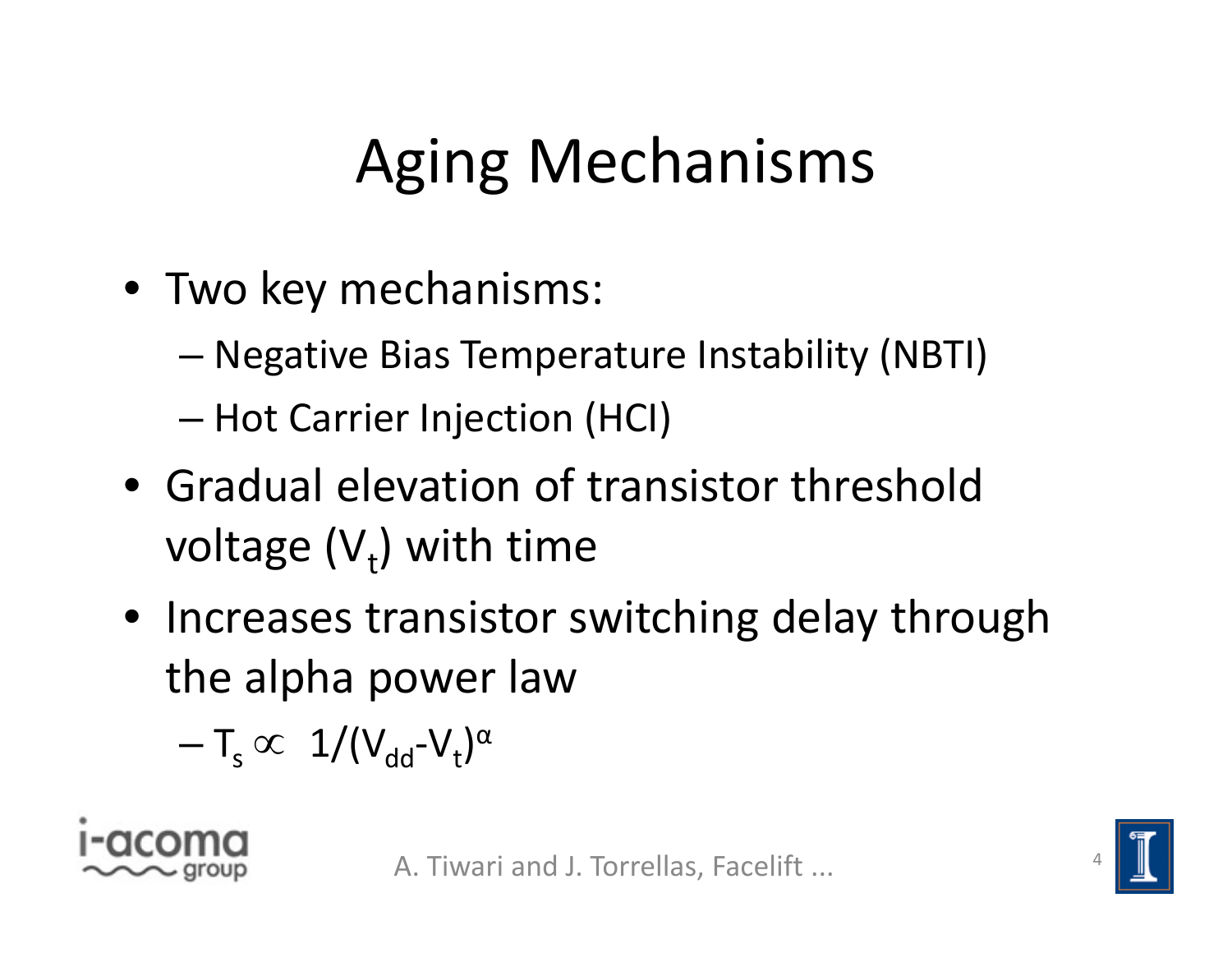### Aging Mechanisms

• PMOS: Negative bias temperature instability (NBTI)



**t (clock cycles)**

• NMOS: Hot Carrier Injection (HCI)



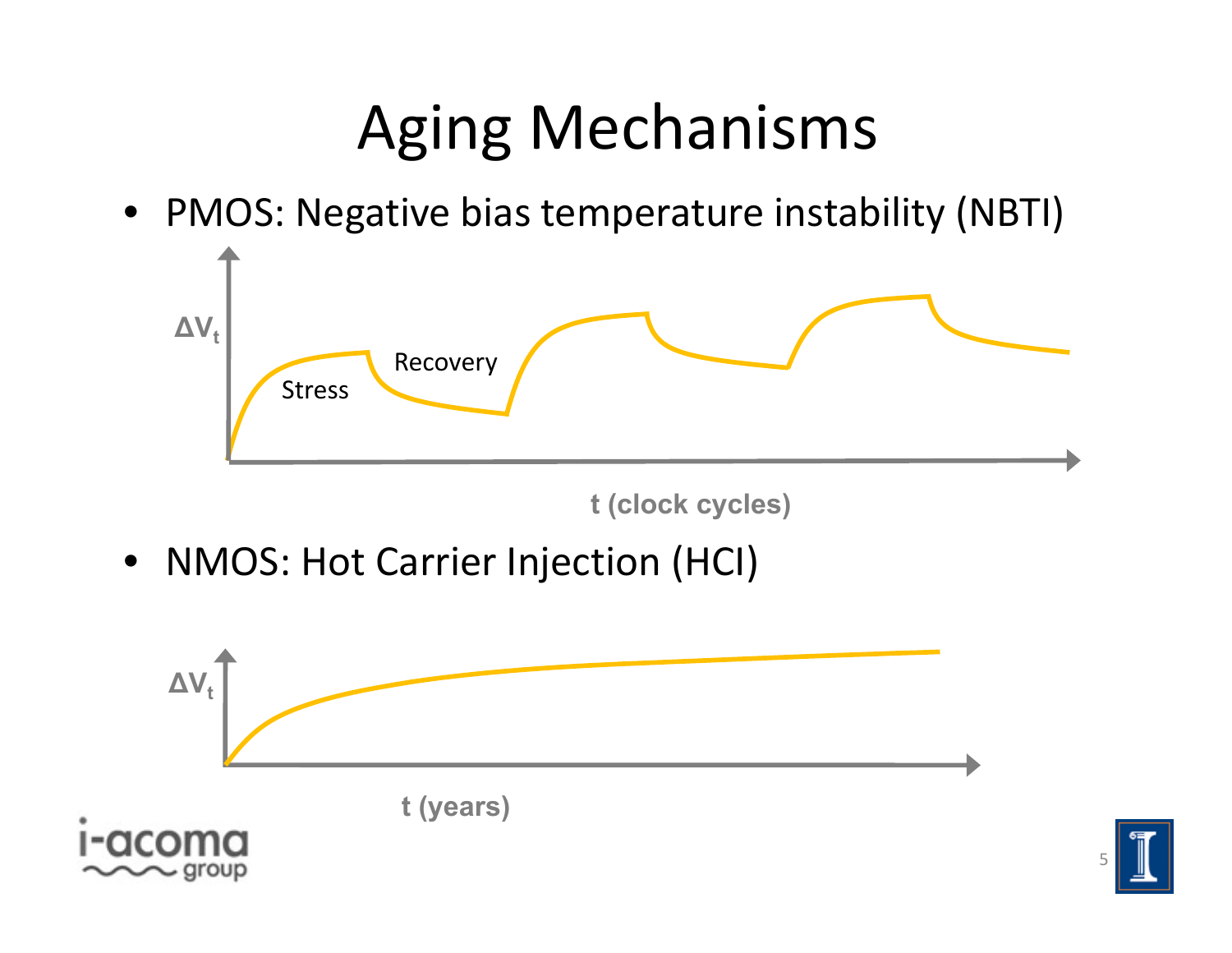### Impact of Aging on Inverter Chain



#### Δ (Inverter chain delay) <sup>=</sup> (ΔNBTI <sup>+</sup> ΔHCI)\*N/2



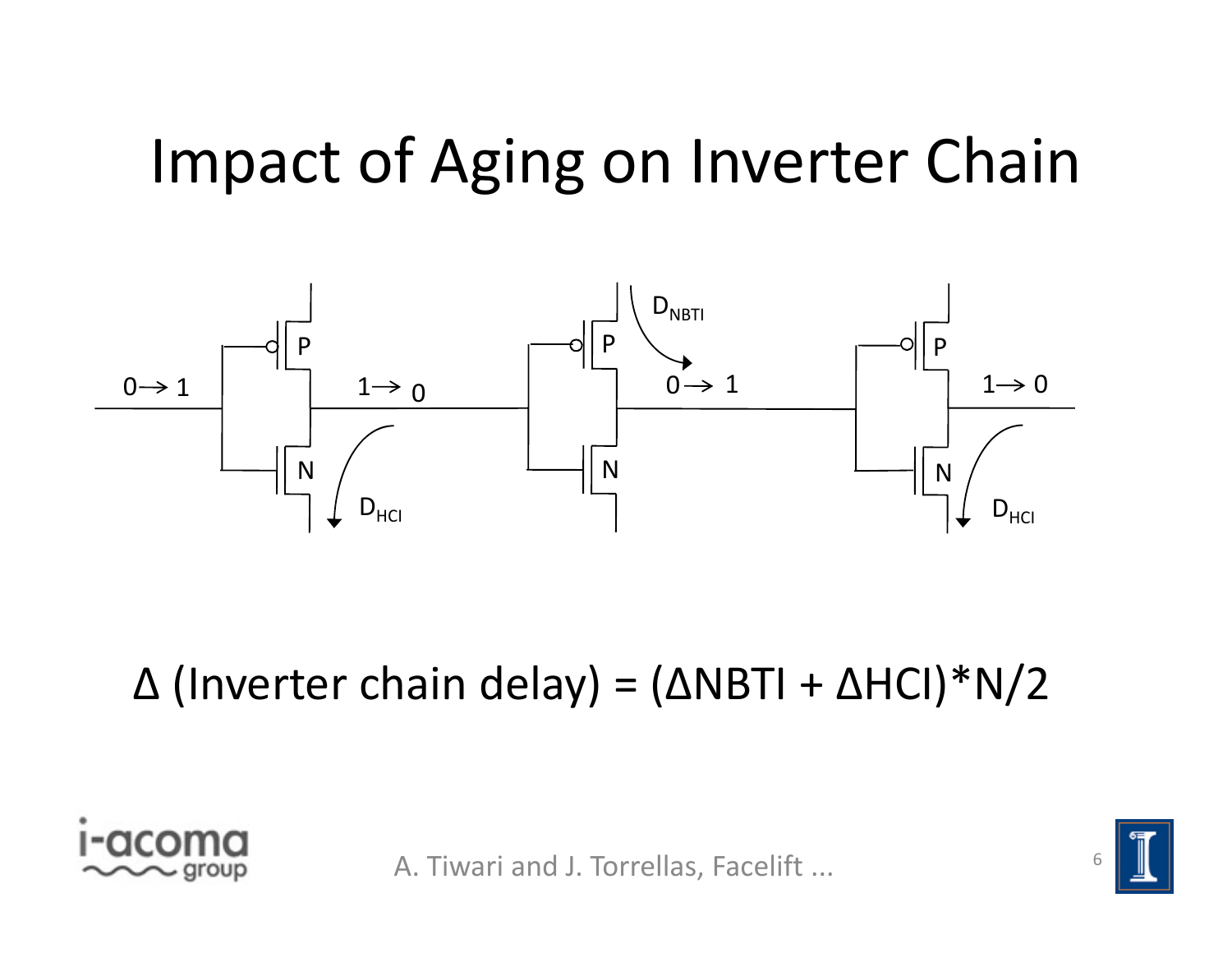# What Affects Aging Rate?

| <b>Factor</b>          | <b>NBTI</b> | <b>HCI</b>  |
|------------------------|-------------|-------------|
| $V_{dd}$ - $V_t$       | exponential | exponential |
|                        | exponential | linear      |
| f, activity $(\alpha)$ |             | linear      |

- Job scheduling:
	- – $-$  Temperature, activity ( $\alpha$ )
- Voltage changes at key times of processor service
	- – $-$  Changes V $_{\rm dd}$  ,  ${\sf V}_{\rm t}$
	- $-$  High impact on temperature



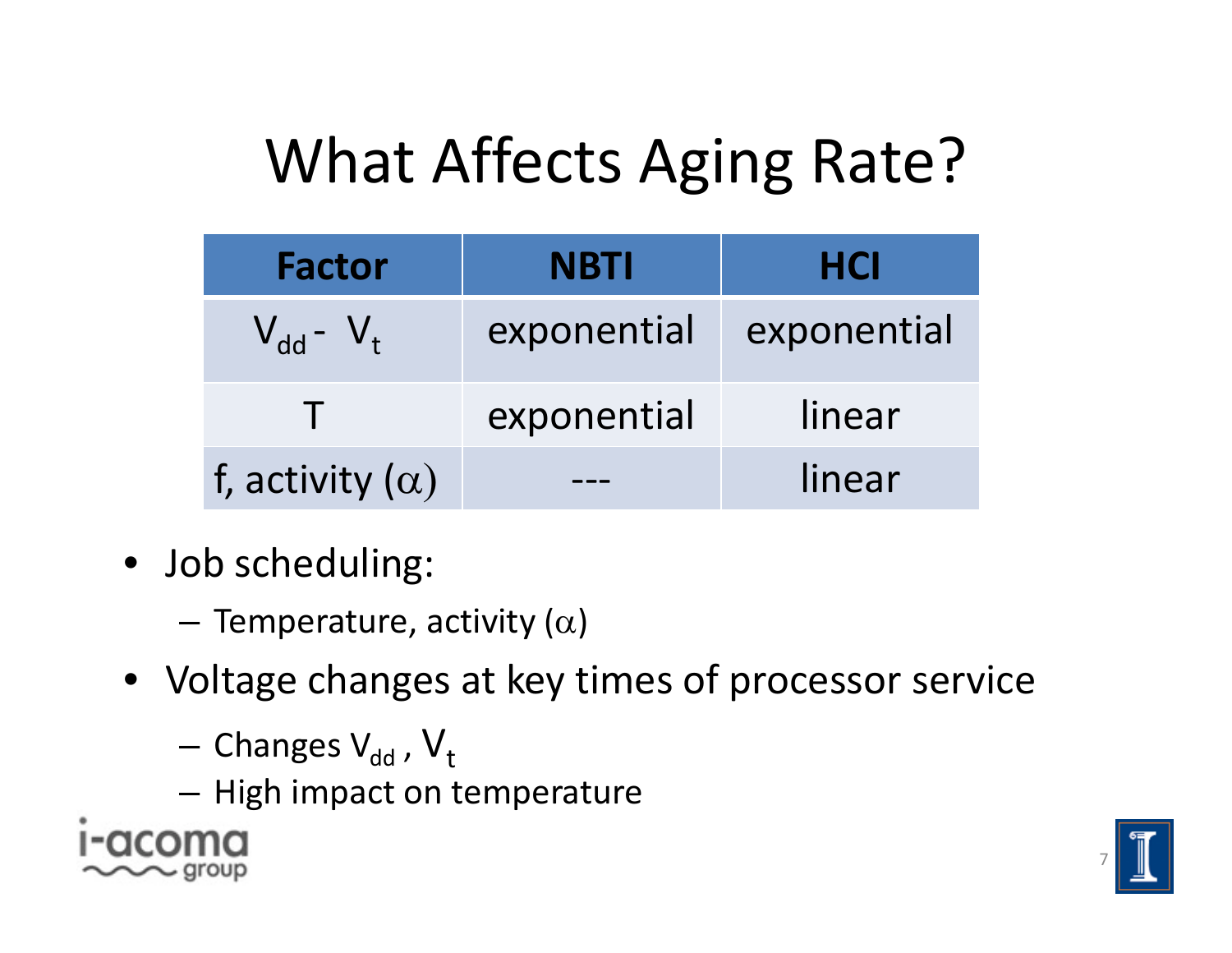### Proposed Approaches

• Hide aging

–Aging‐driven job scheduling in multicores

• Slow down aging:

Apply at key times of service life:

- ASV (Adaptive Supply Voltage): ASV‐ or ASV+
- –ABB (Adaptive Body Bias): FBB or RBB



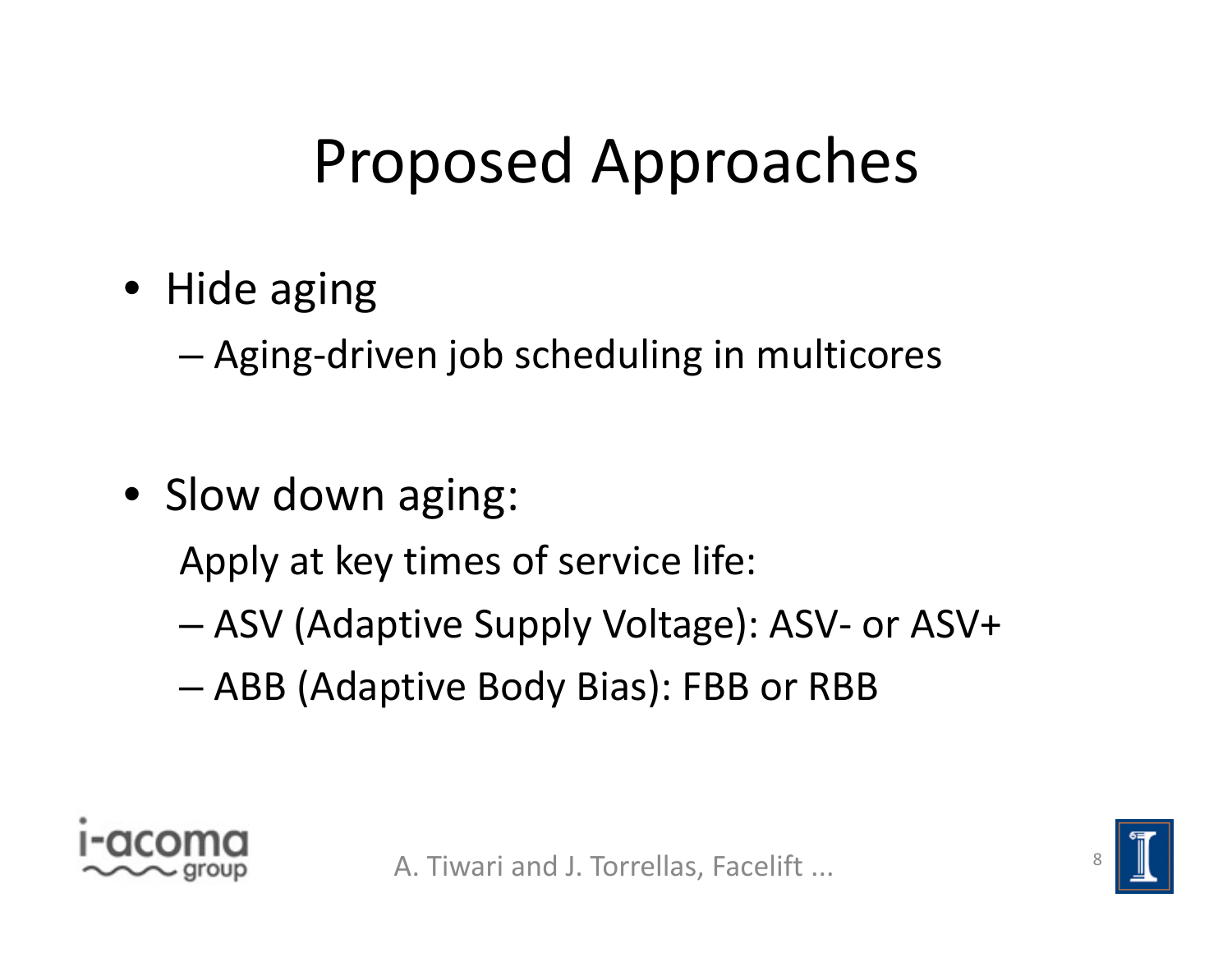# Aging‐Driven Job Scheduling

- Different policies are possible
- A possible one:
	- –— Send aging-intensive applications to the faster cores
		- High‐T, high activity apps
		- Fast aging of cores that have more room to age
	- –— Send less aging-intensive applications to slower cores
		- Low‐T, low activity, memory bound apps
		- Slow aging of cores that have less room to age



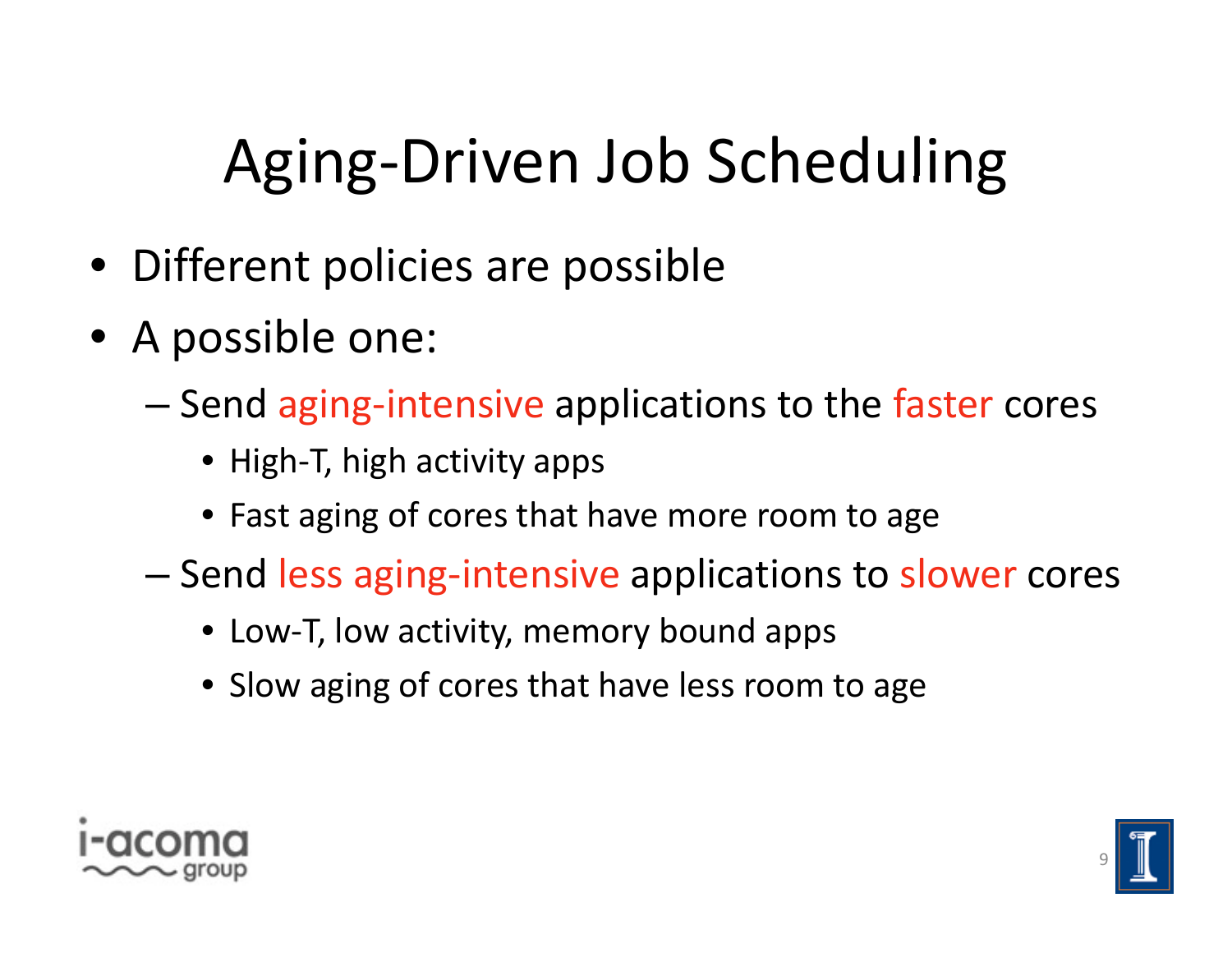### Proposed Approaches

• Hide aging

–Aging‐driven job scheduling in multicores

• Slow down aging:

Apply at key times of service life:

- ASV (Adaptive Supply Voltage): ASV‐ or ASV+
- –ABB (Adaptive Body Bias): FBB or RBB



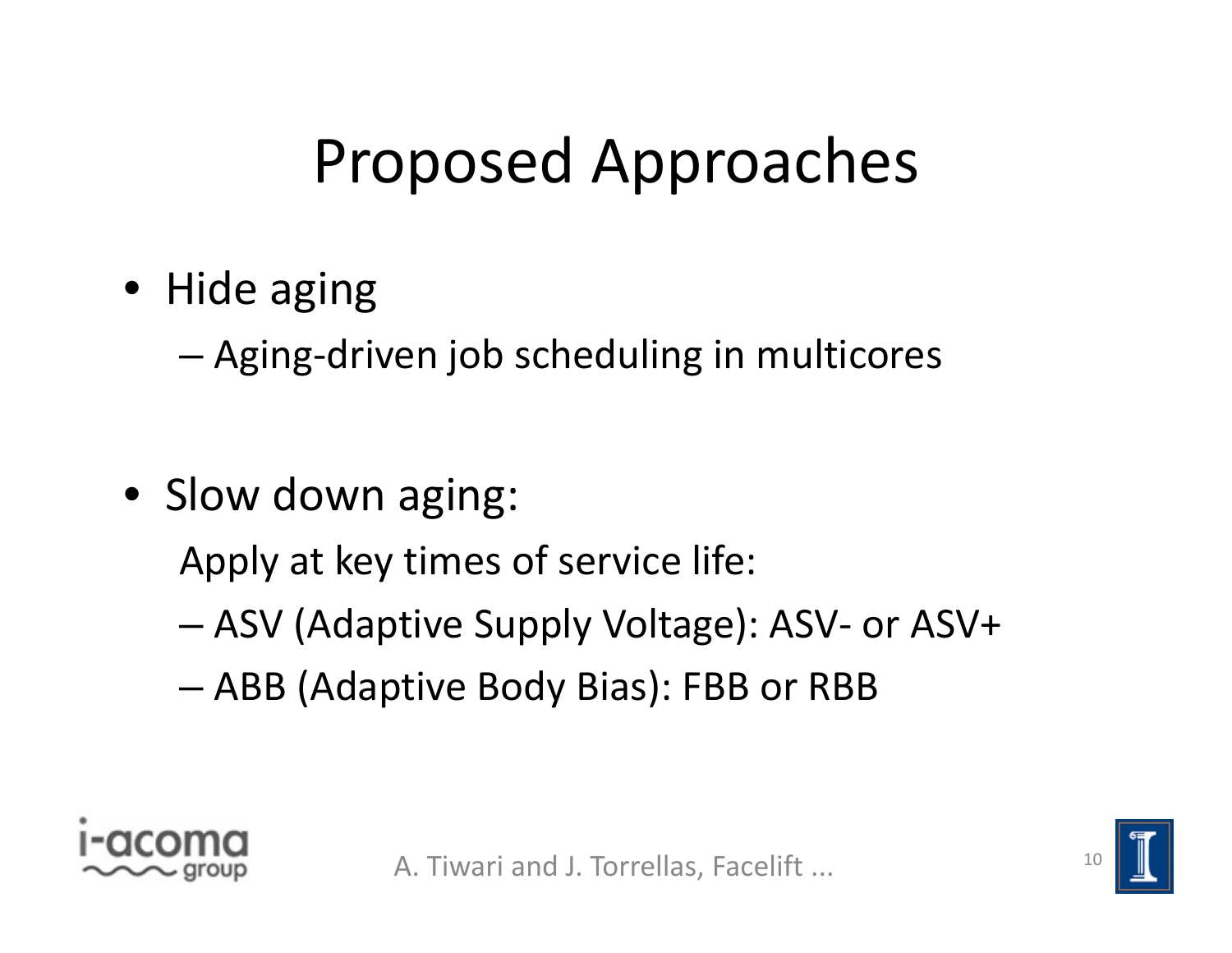

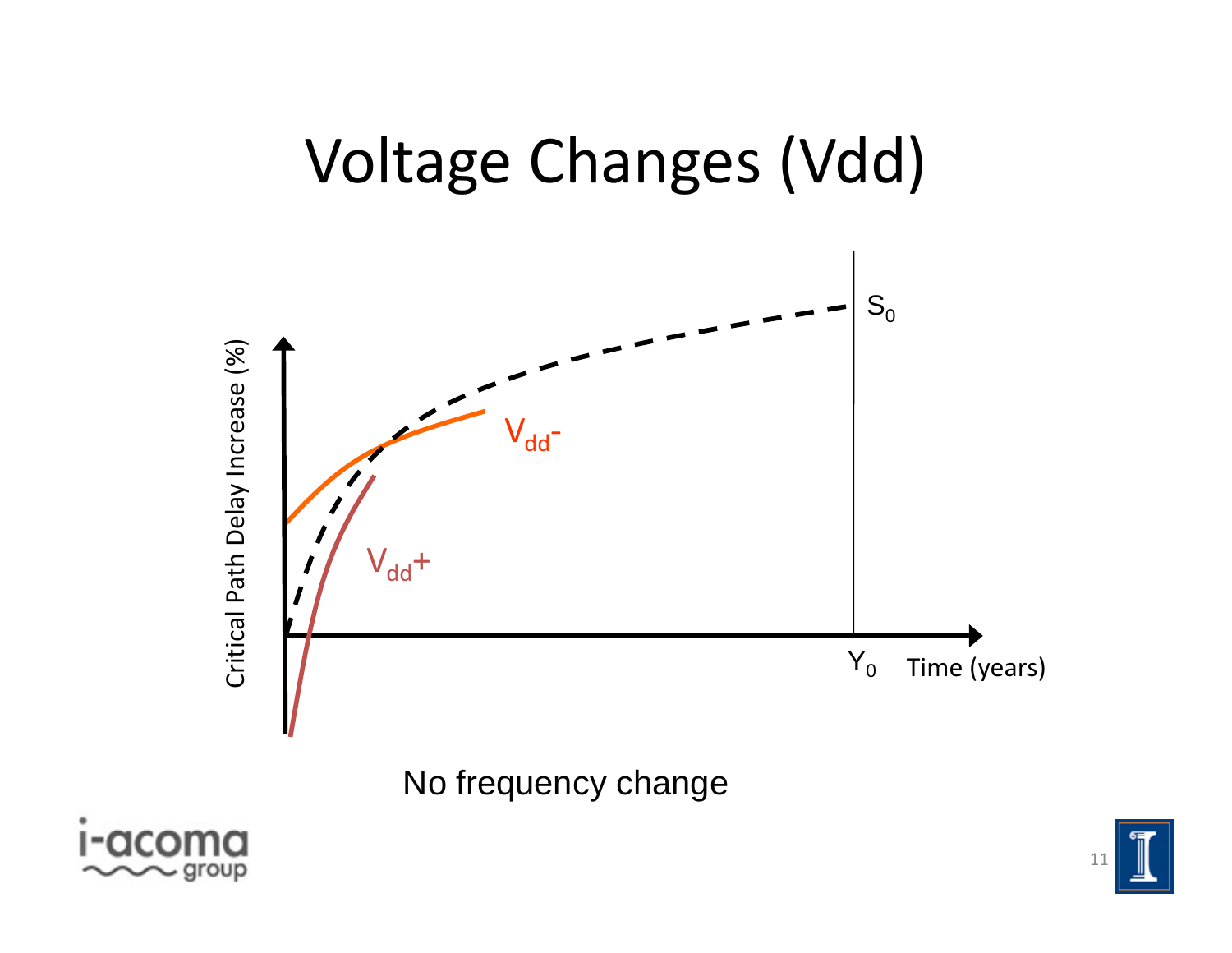# Two groups of Techniques

- SlowAge: RBB or ASV‐
	- –Reduces T and/or Vdd
	- –– Slows down aging rate
	- Increases delay of logic paths
- HighSpeed: FBB or ASV+
	- –Increases T and/or Vdd
	- Increases aging rate
	- –– Reduces delay of logic paths



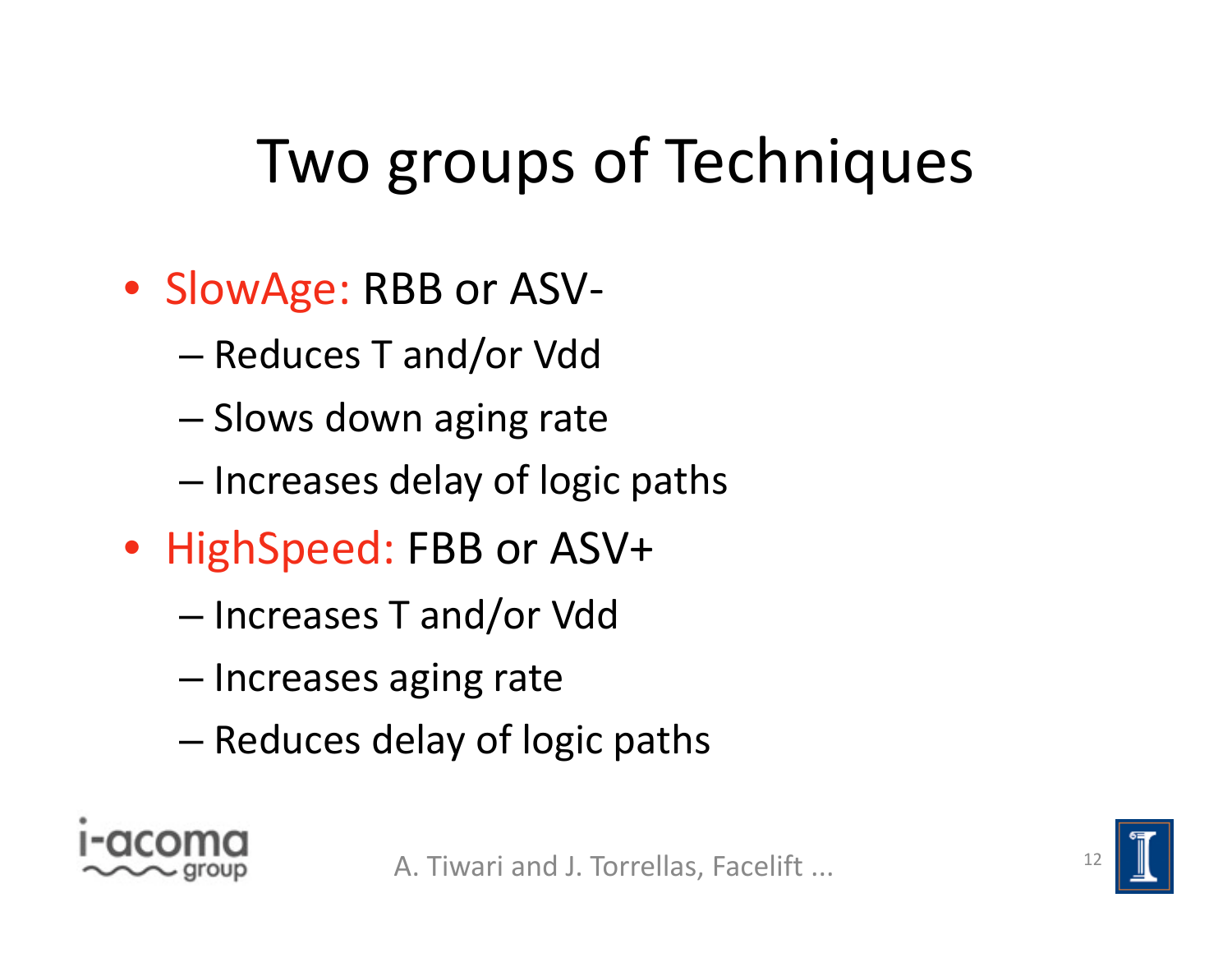# When to Apply These Techniques?

- Aging rate is higher in beginning and lower at end
- Apply V<sub>dd</sub>- in beginning
	- Slow down aging the most
	- Have room to slow down paths
- Apply V<sub>dd</sub>+ at end
	- $-$  Little impact on aging rate anyway
	- $-$  Reduce logic path delays





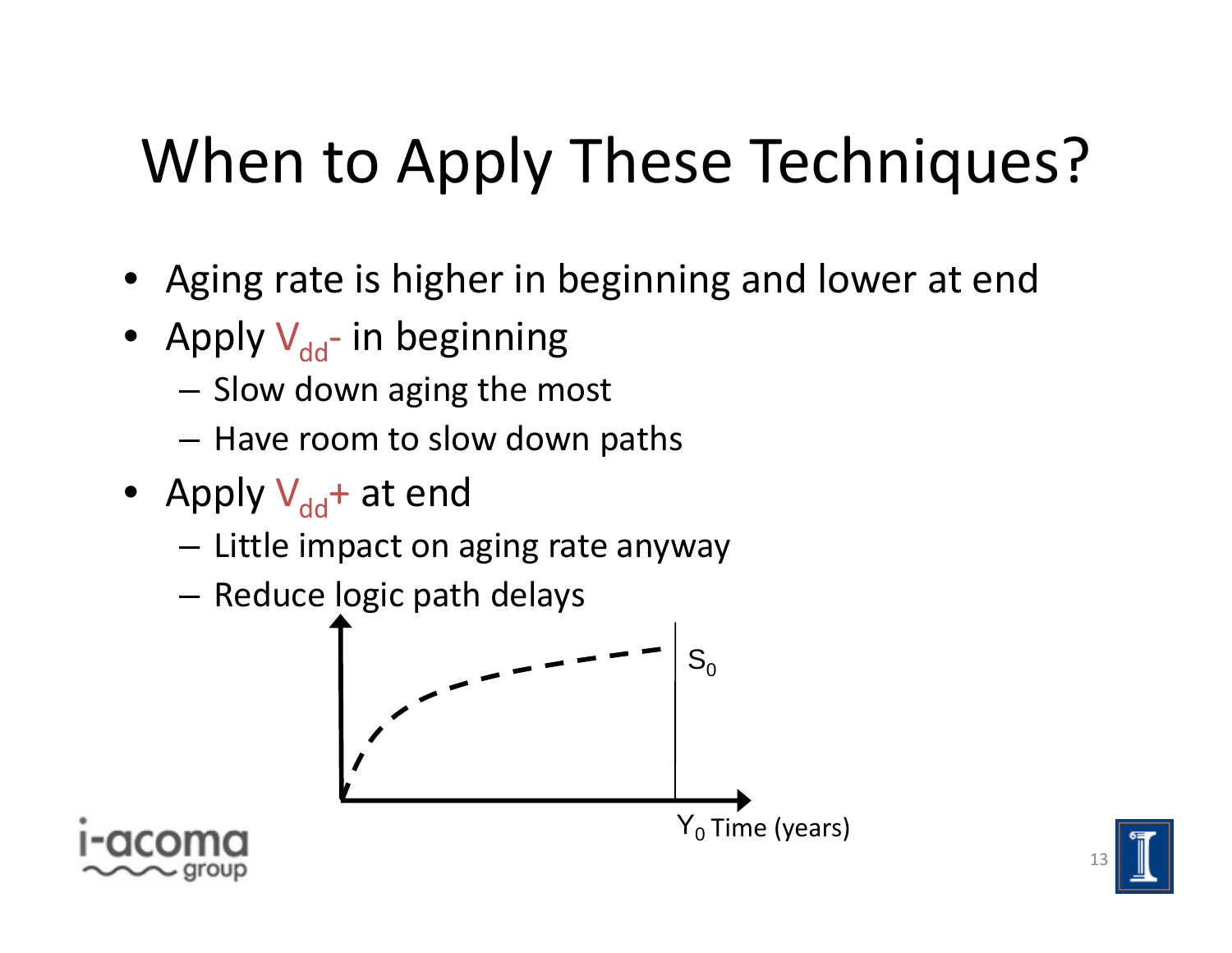#### Impact on the Aging Curve



- Need less guardband (S% rather than  $\rm S_{0}\%$ )
- $\bullet~$  Can cycle it at higher frequency from the beginning  $\bullet$



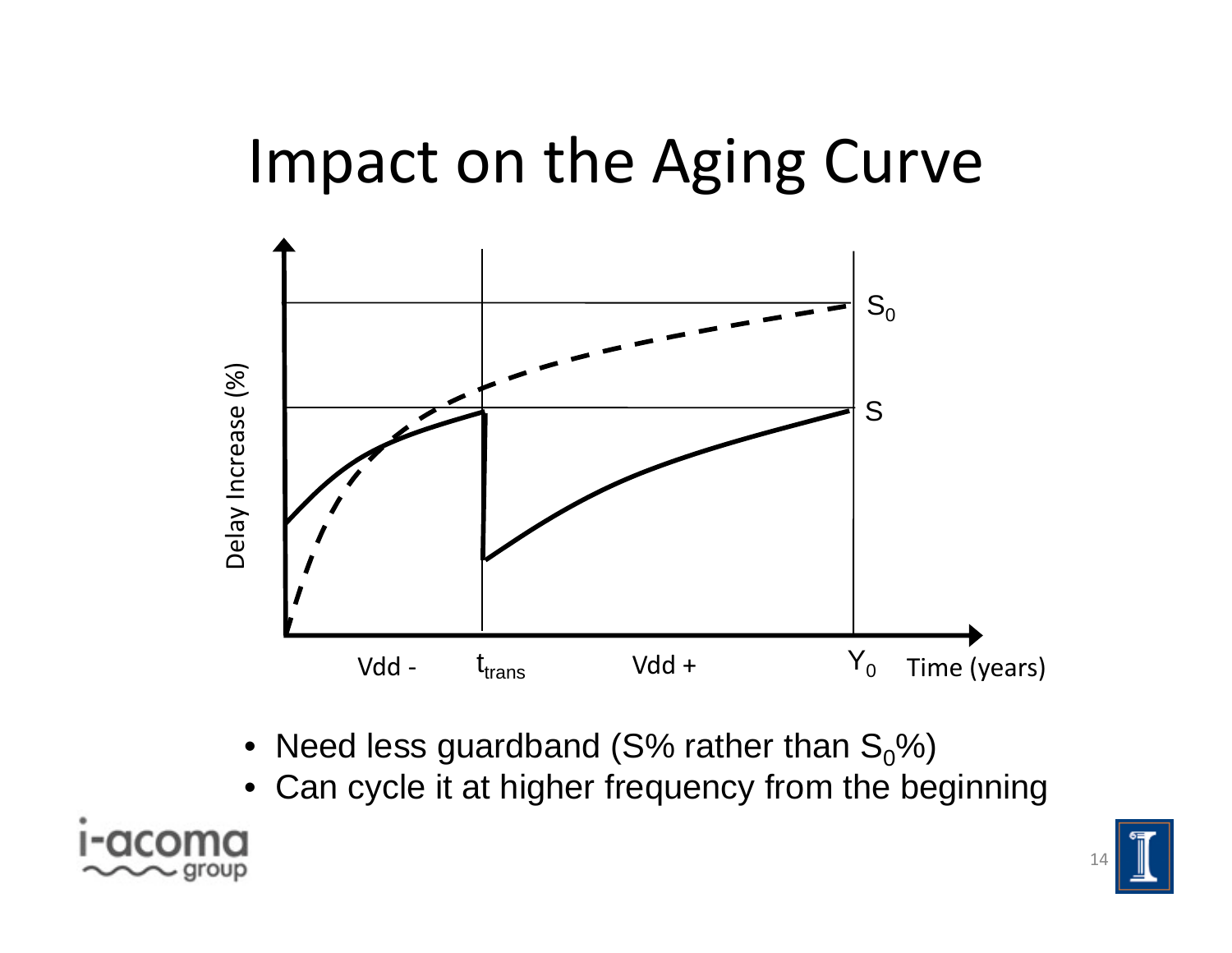

Minimize 
$$
D_{HS}
$$
, such that  
\n $D_{SA} = D_{HS}$   
\n $D_{SA} = f(V_1, t_{trans})$   
\n $D_{HS} = f(V_2, Y_0)$ 



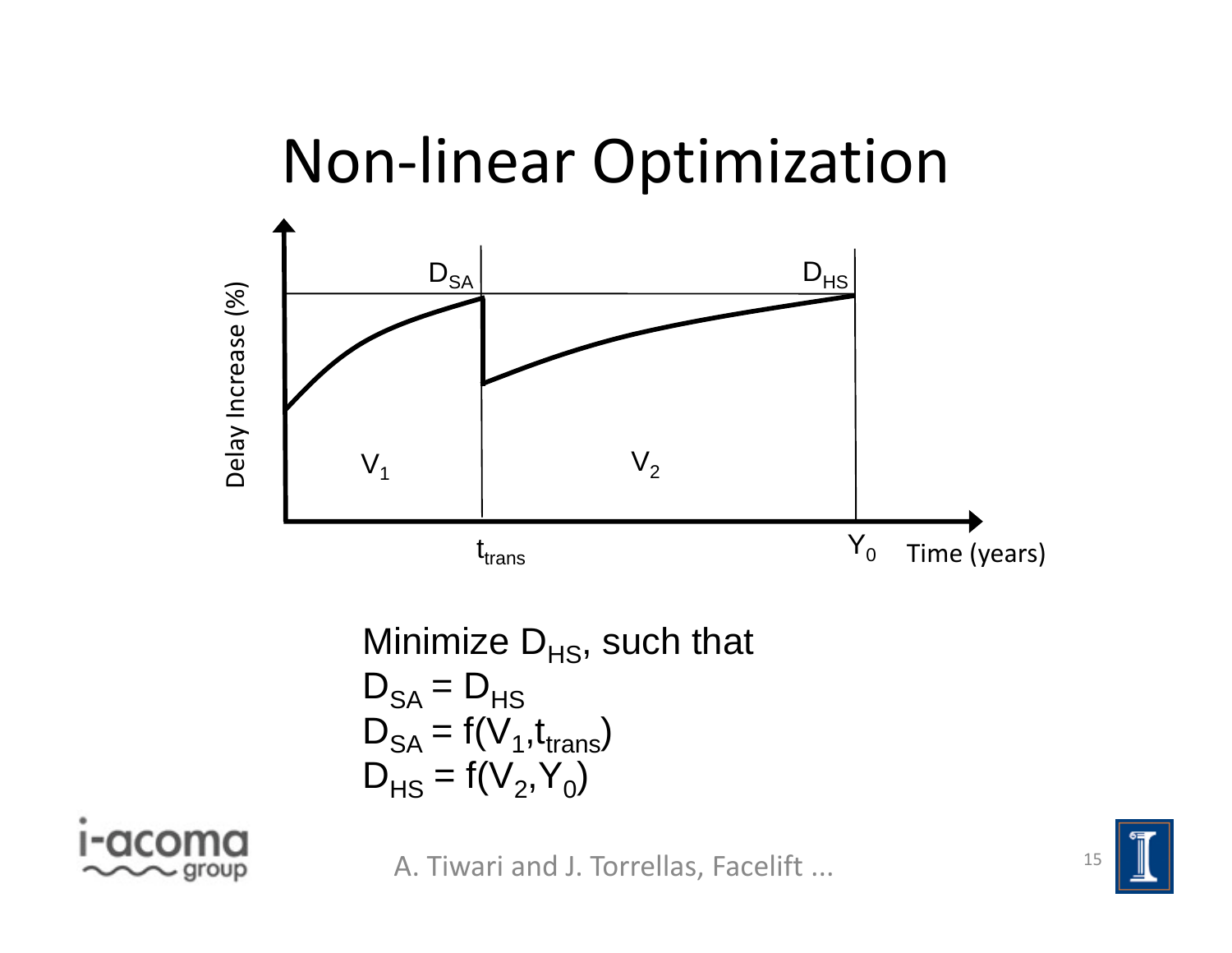### Aging Setup

- Assume processors designed for 7 year service life
- $\bullet$  $\bullet$   $\Delta$ NBTI :  $\Delta$ HCI = 3 : 1 [Bernstein'06]
- 22 different aging rates [Abella'07, Mitra'07]
	- Low Wearout: 10% delay increase in service life
	- High Wearout: 25% delay increase in service life
- 16‐core CMP
- 26 SPEC workloads in random order

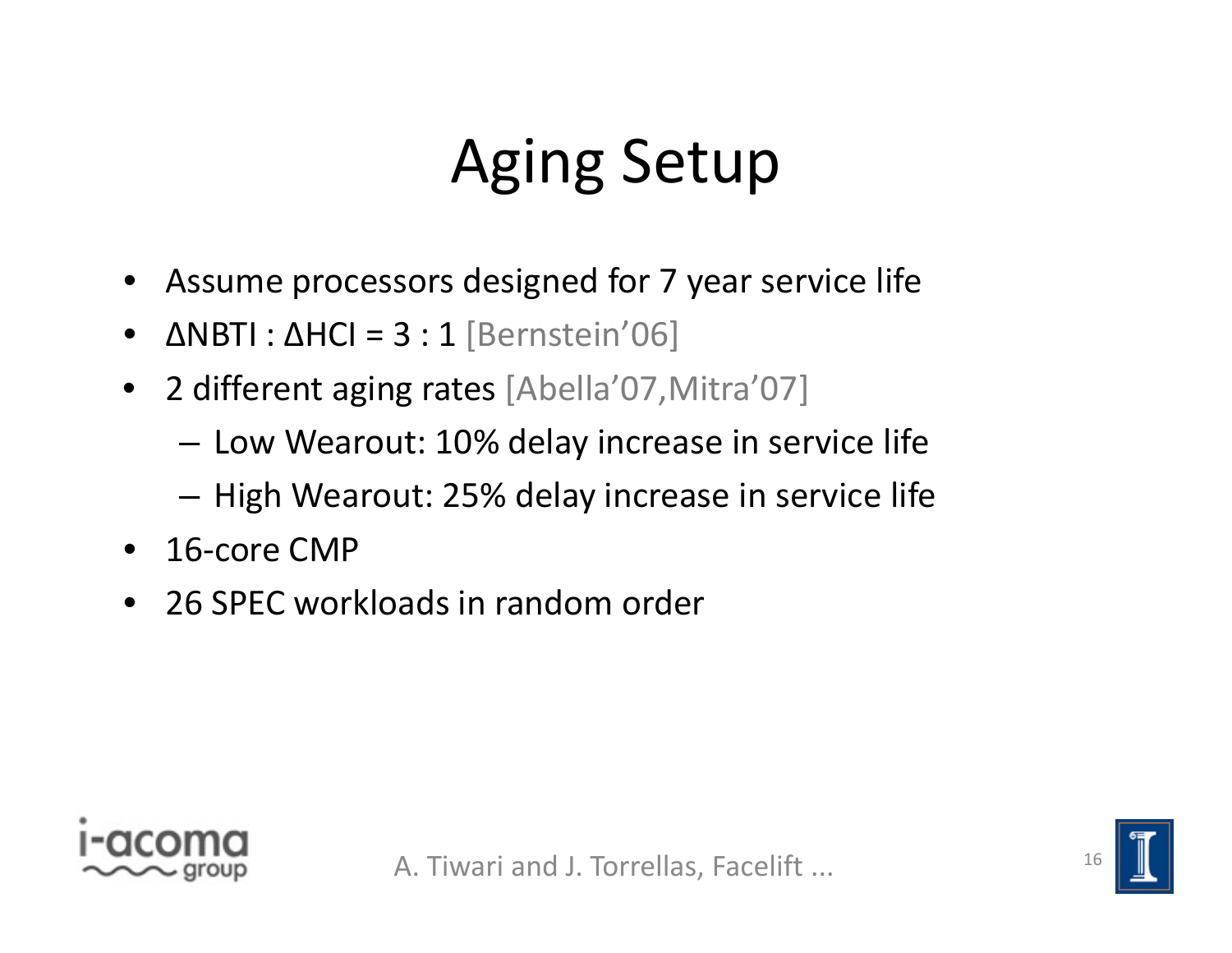

Frequency increase corresponds to reduction in guardband



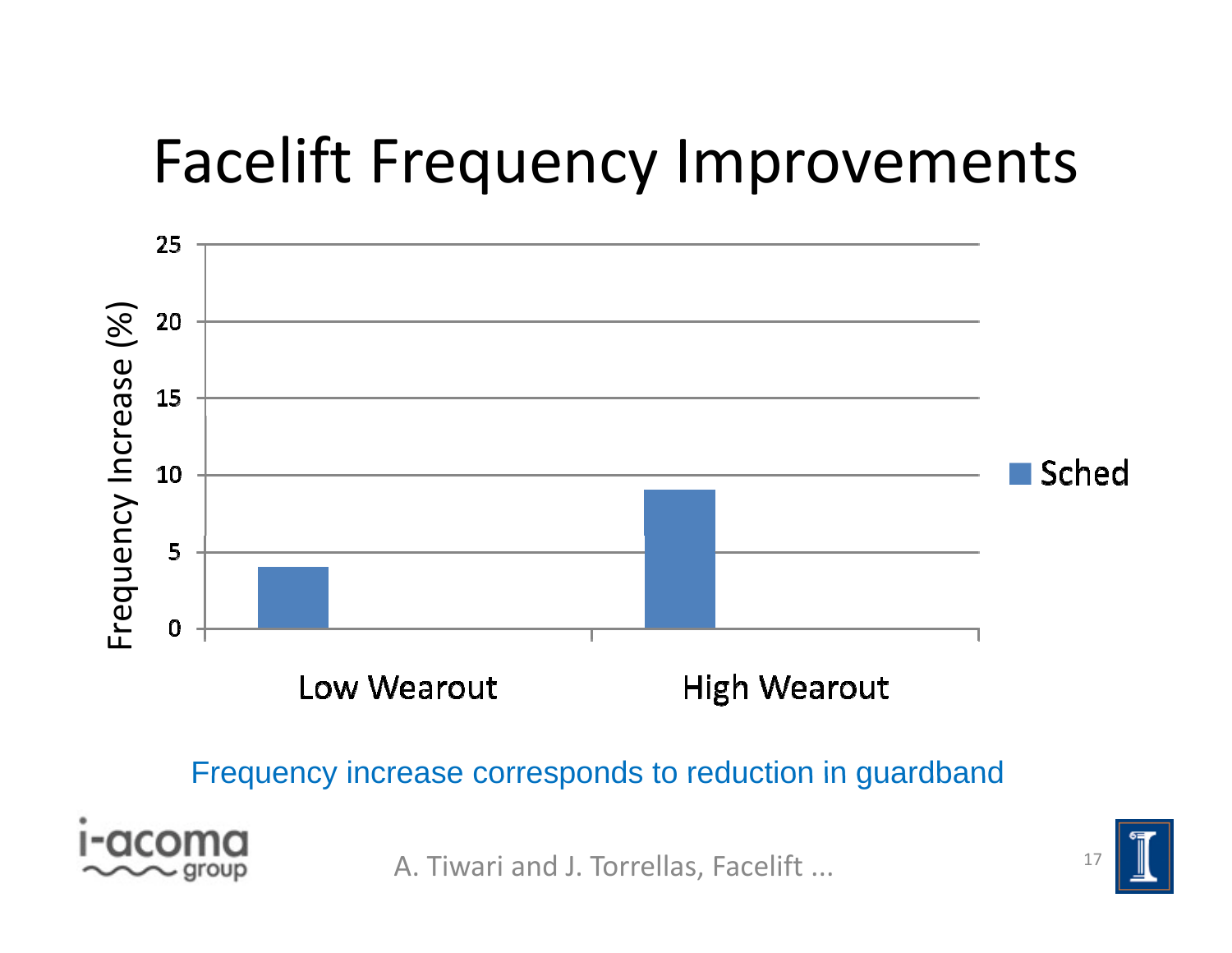



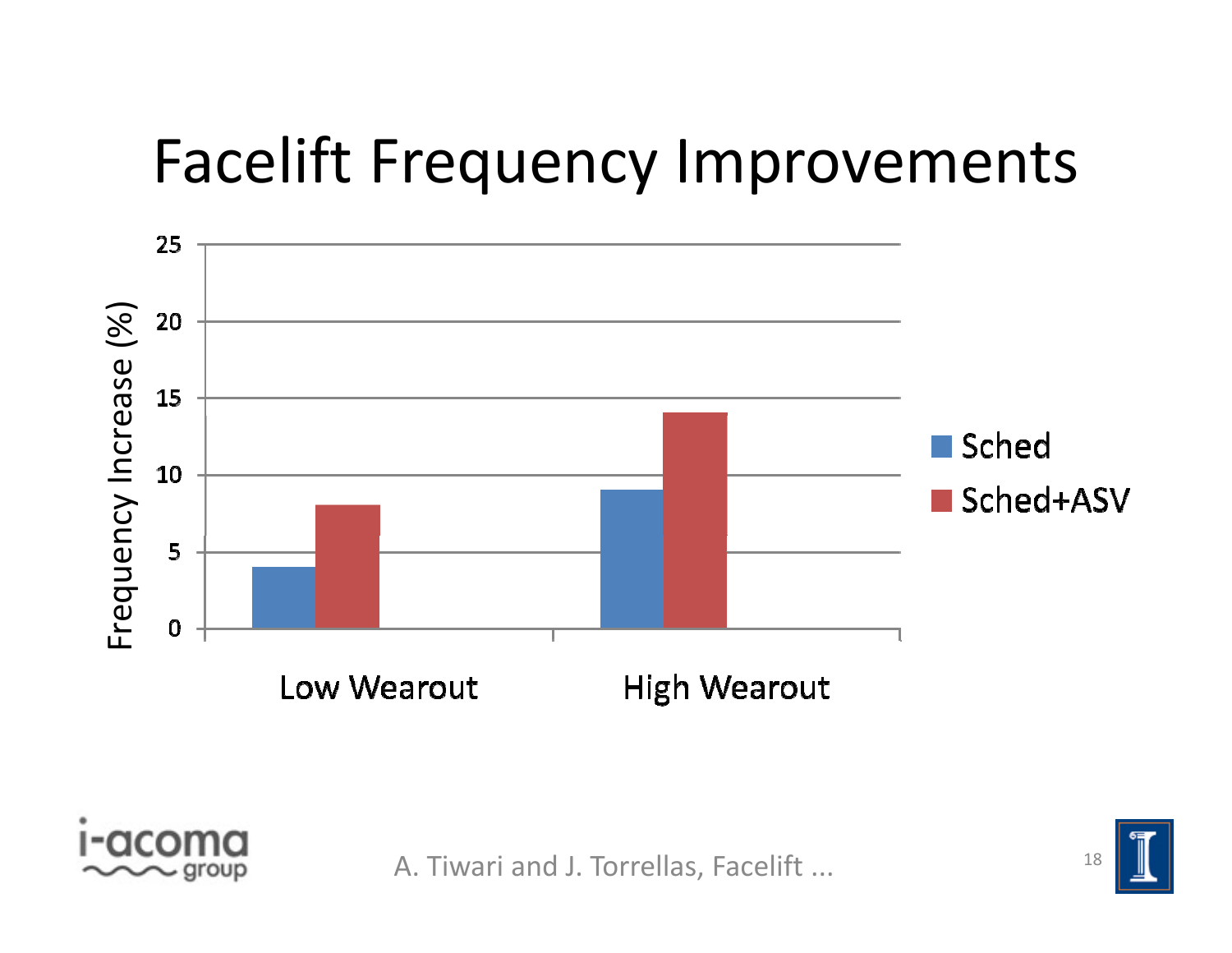



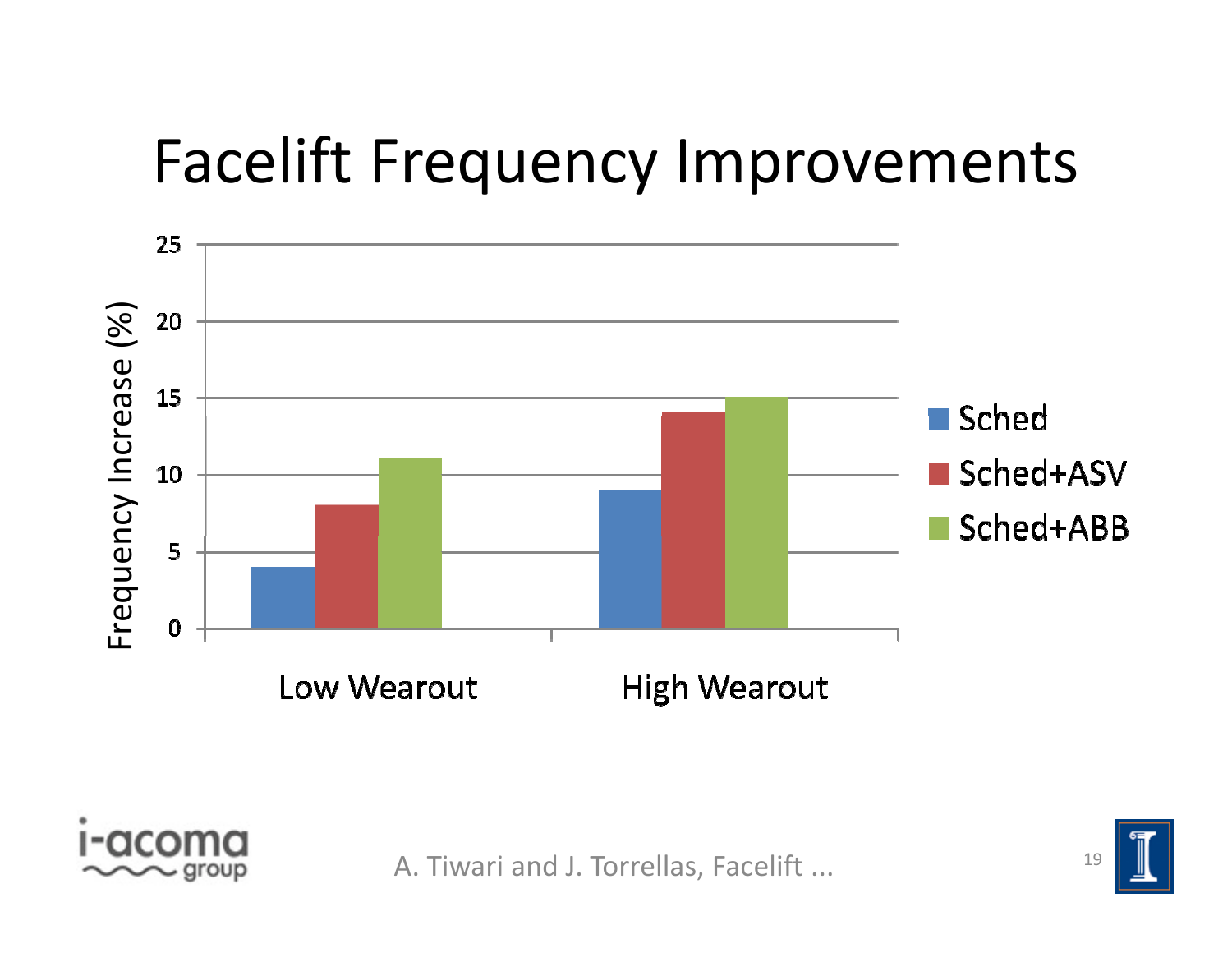



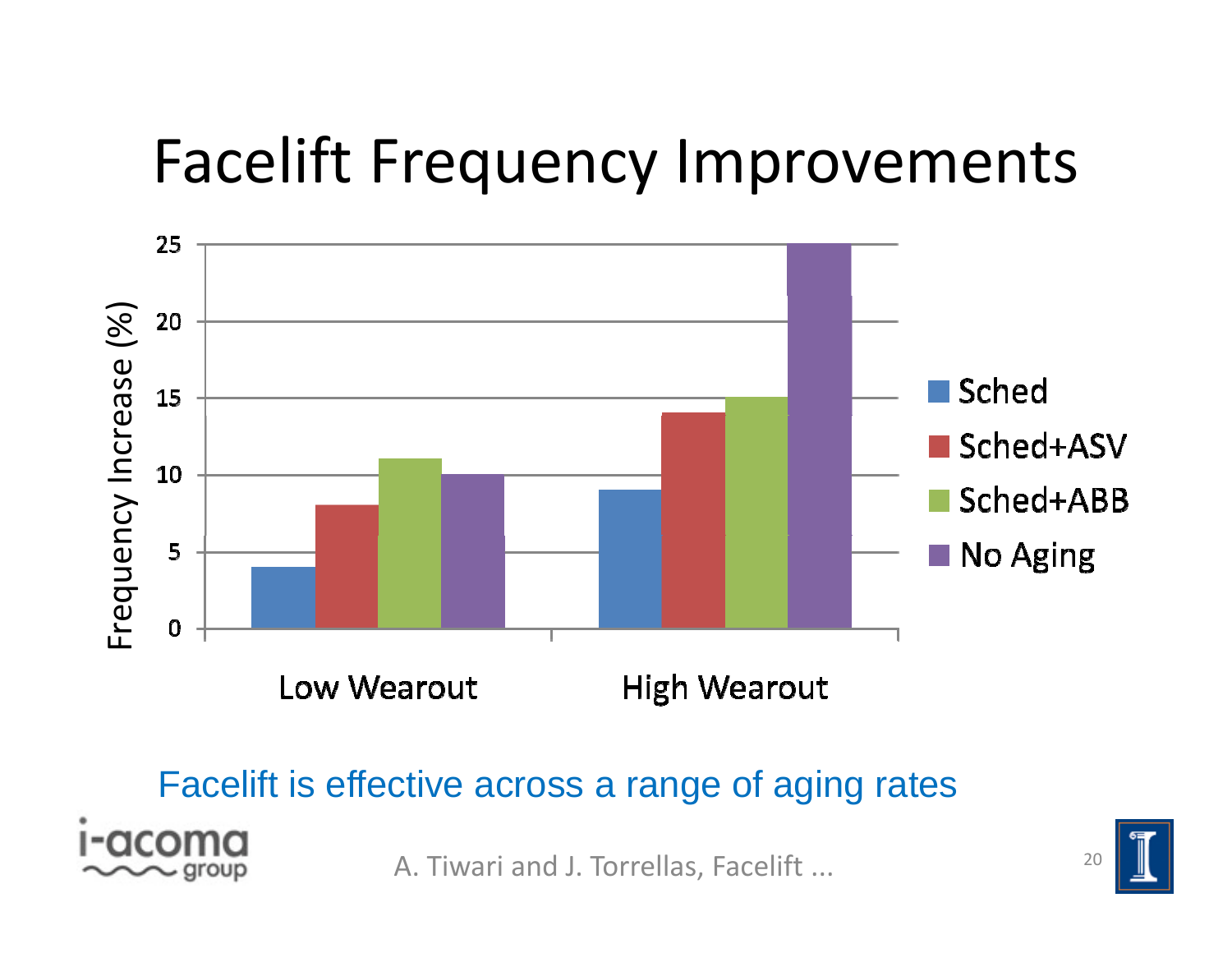### Conclusions

- Facelift
	- – $-$  Enables multicore to run on avg. at a 14-15% higher freq
	- – $-$  Regains > 50% of performance losses due to aging
	- – Alternatively, design for 5‐7 months of service life and use for 7 years
- Simple implementation and low hardware overhead
- Architecture‐level techniques can be effective at mitigating the effect of aging on performance



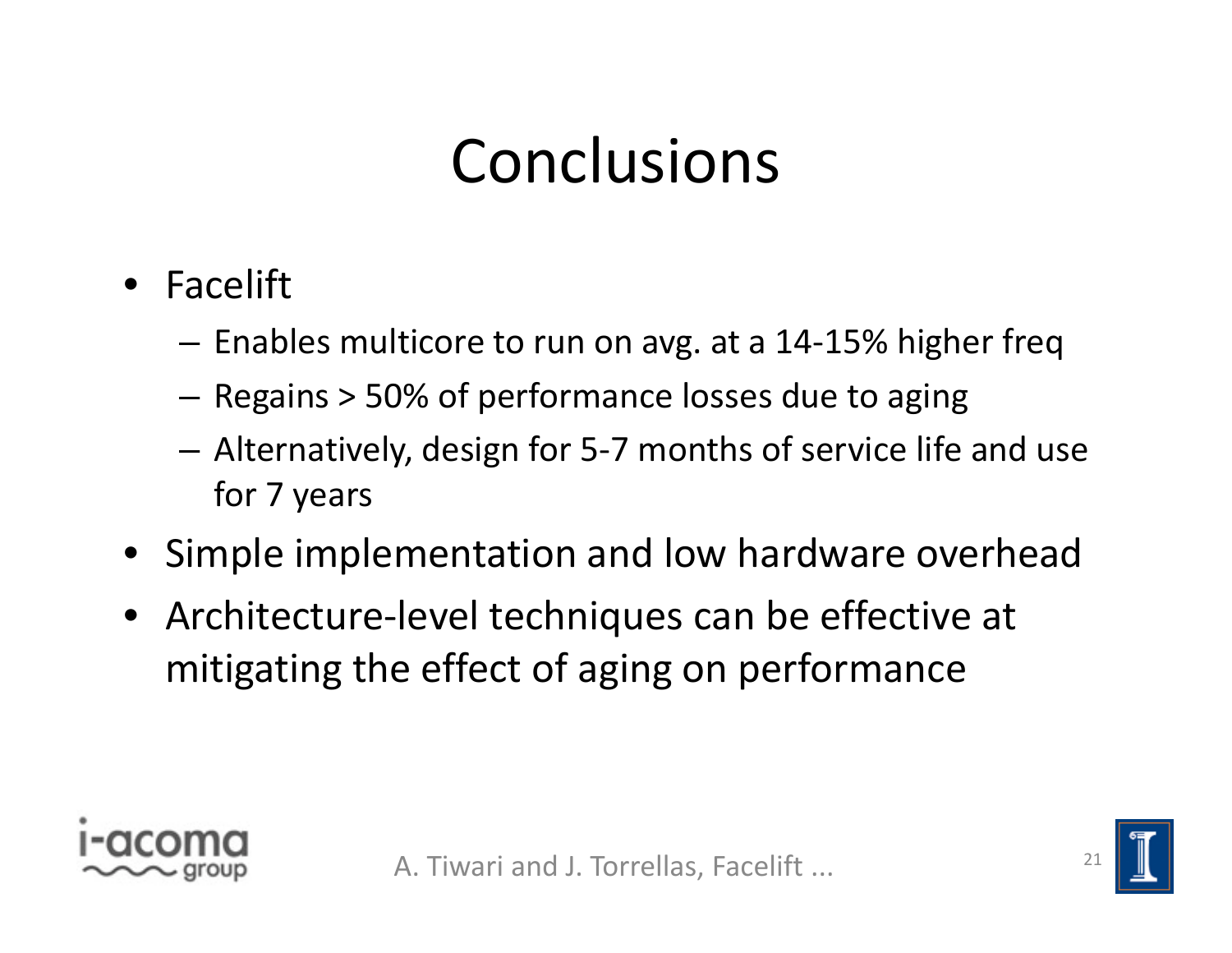#### Facelift: Hiding and Slowing Down Aging in Multicores



**International Symposium on Microarchitecture (2008)**

**Abhishek Tiwari and Josep Torrellas Department of Computer Science University of Illinois at Urbana‐Champaign http://iacoma.cs.uiuc.edu**

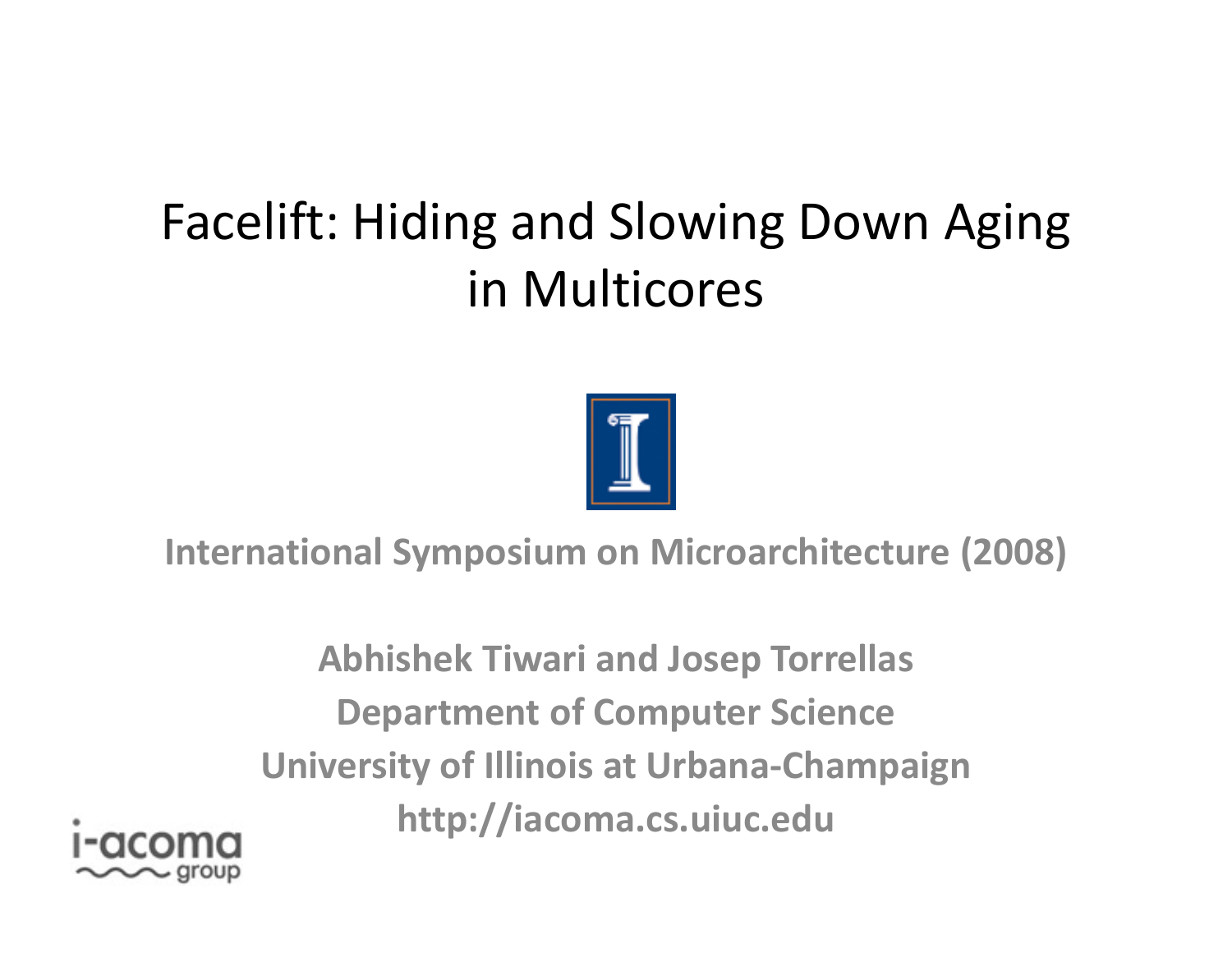### Related Work

- Lifetime reliability
- Detecting processor aging
- Reducing aging at circuit-level

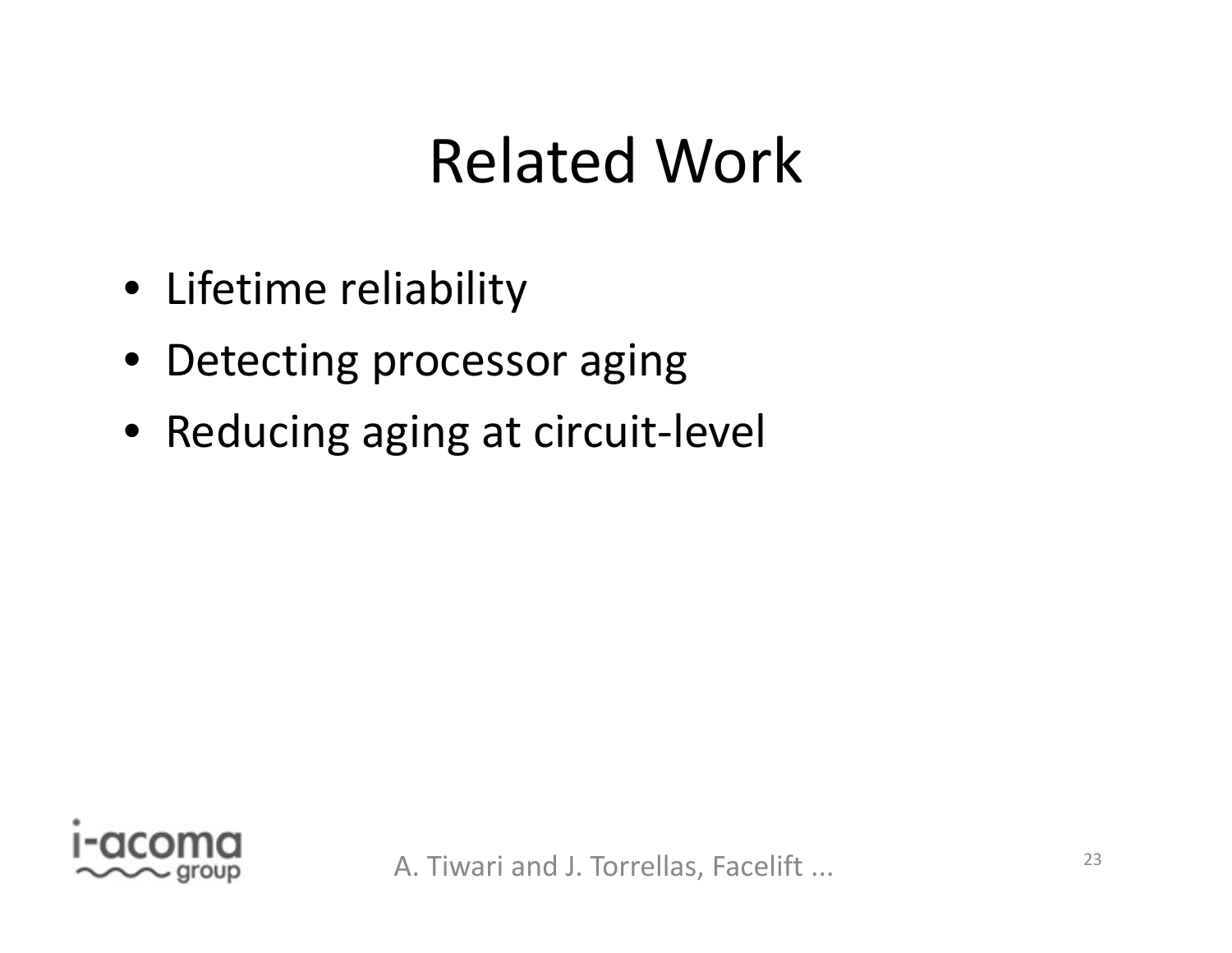# Slowing Down Aging

| Variable | <b>NBTI</b>        | <b>HCI</b>  |
|----------|--------------------|-------------|
| $V_{dd}$ | exponential        | exponential |
|          | exponential Linear |             |
|          | exponential        | exponential |

- $\bullet$  Change aging rate with
	- – Adaptive Body Bias (ABB):
		- changes  $\mathsf{V_{t}}$
		- Exponential impact on T
	- – Adaptive Supply Voltage (ASV):
		- changes  $\mathsf{V}_{\mathsf{dd}}$
		- Exponential impact on T

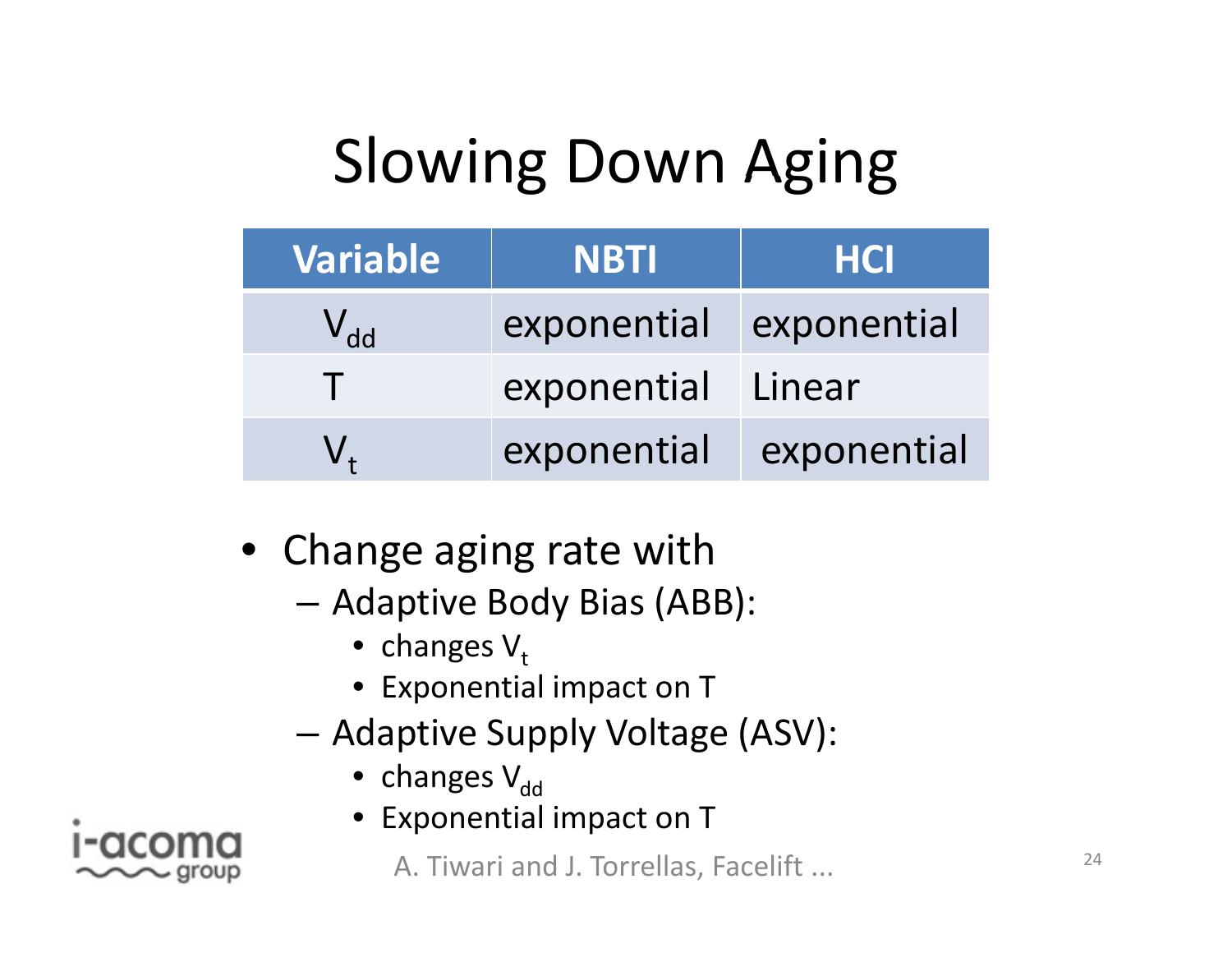### Lifetime Reliability

- J. Srinivasan, S.V. Adve, P. Bose, J. A. Rivers, ISCA04, ISCA05
- Similarities:
	- $-$  Notion of failure: timing error
	- Direct tradeoff between timing errors and performance
- Key difference
	- We leverage the performance degradation with time to improve reliability and performance

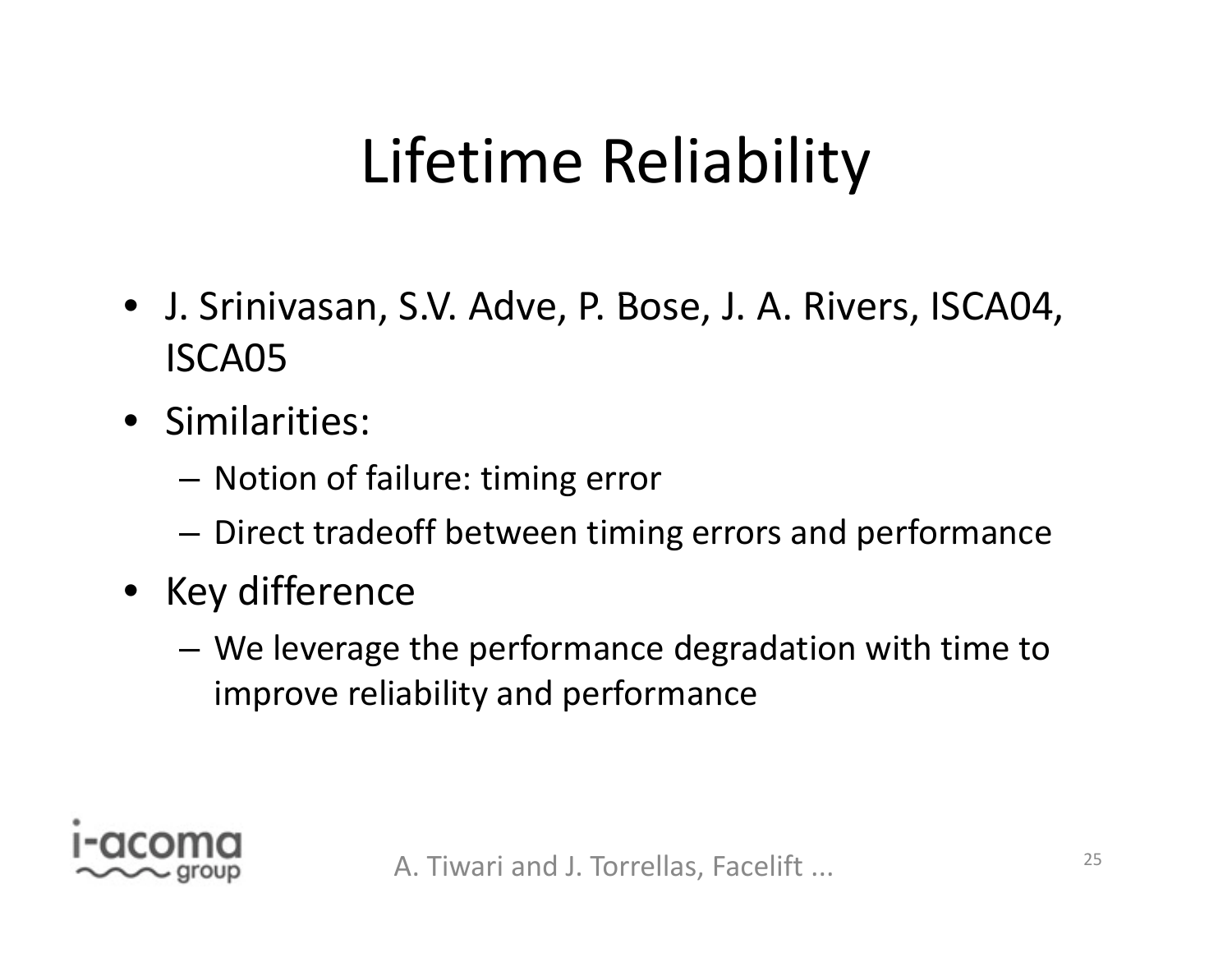## Detecting Aging

- Blome et al. MICRO 2007
	- – Predict wearout faults based on circuit delay using exponential moving average
- M. Agarwal, B. Paul and S. Mitra VLSI Test Symposium 2007
	- – Measuring timing margin violations using special latches
- Smolens et al. SELSE 2007
	- BIST

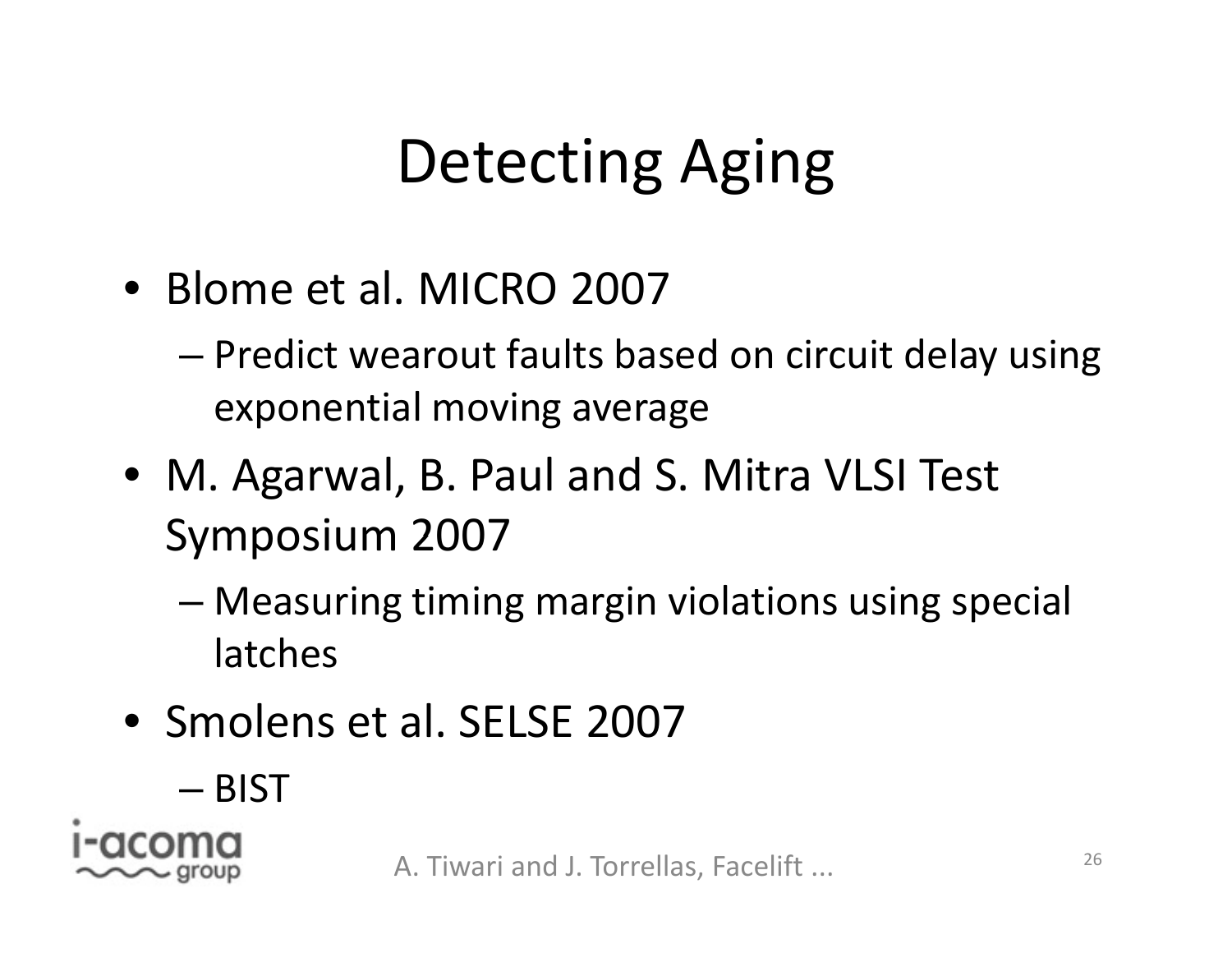### Circuit‐level Techniques

- Bose ISCA 2008, Abella et al. MICRO 2007
- Improved design of memory cells resilient to NBTI‐induced degradation
- Reduce stress time of PMOS
- Complementary to our architecture‐level techniques

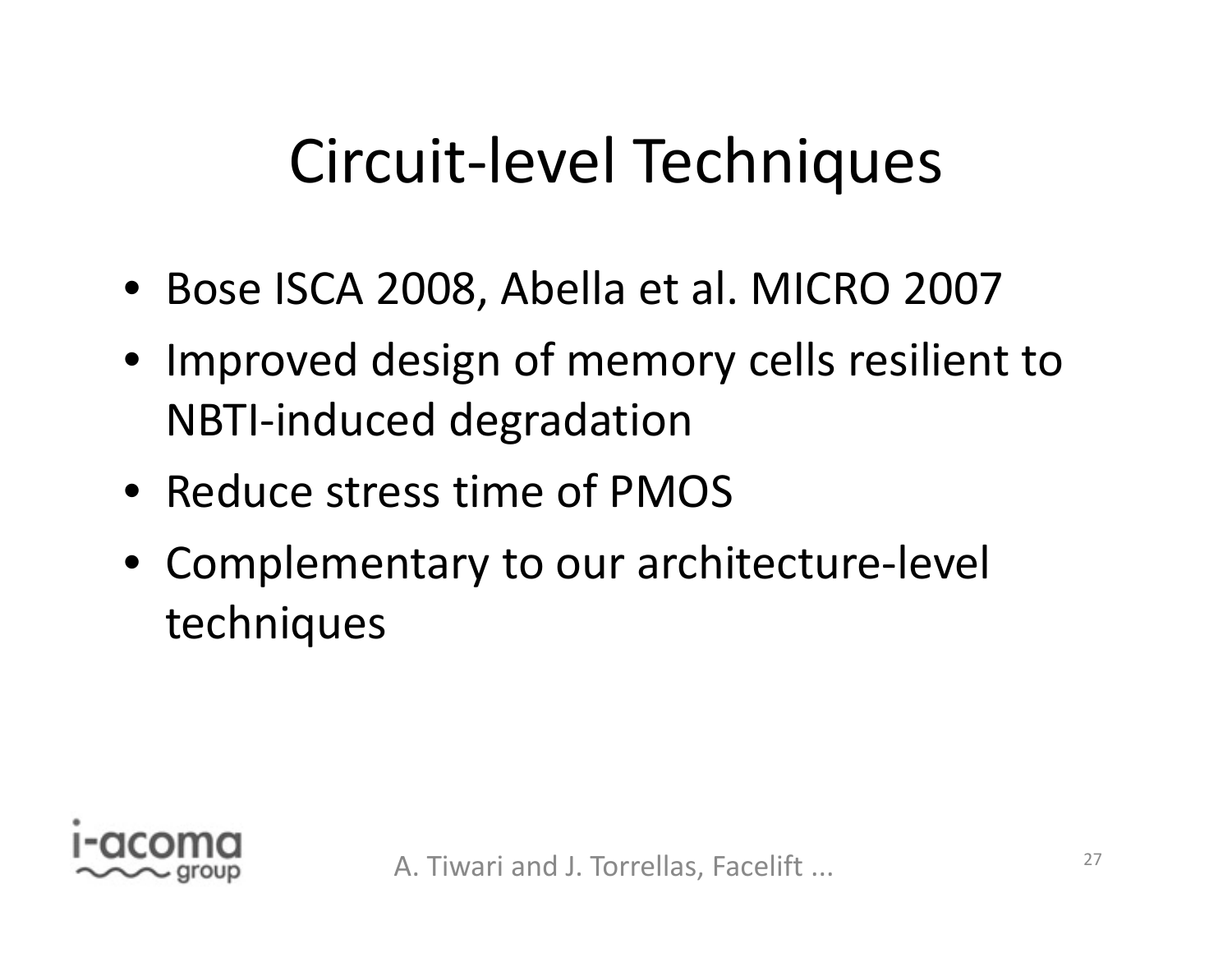#### NBTI in PMOS

- Vattikonda et al DAC06 (Reaction‐Diffusion Model)
- Stress phase (input=0)

 $\Delta \rm V_{t\_stress} \varpropto ~e^{\rm (Vdd-Vt)}$   $*$   $e^{\text{-Ea/kT}}$   $*$   $(t_{\rm stress})^{0.25}$ 

• Recovery phase (input=1)

$$
\Delta V_t = \Delta V_{t\_stress} (1 - \sqrt{\eta t_{rec}} / (t_{stress} + t_{rec}))
$$

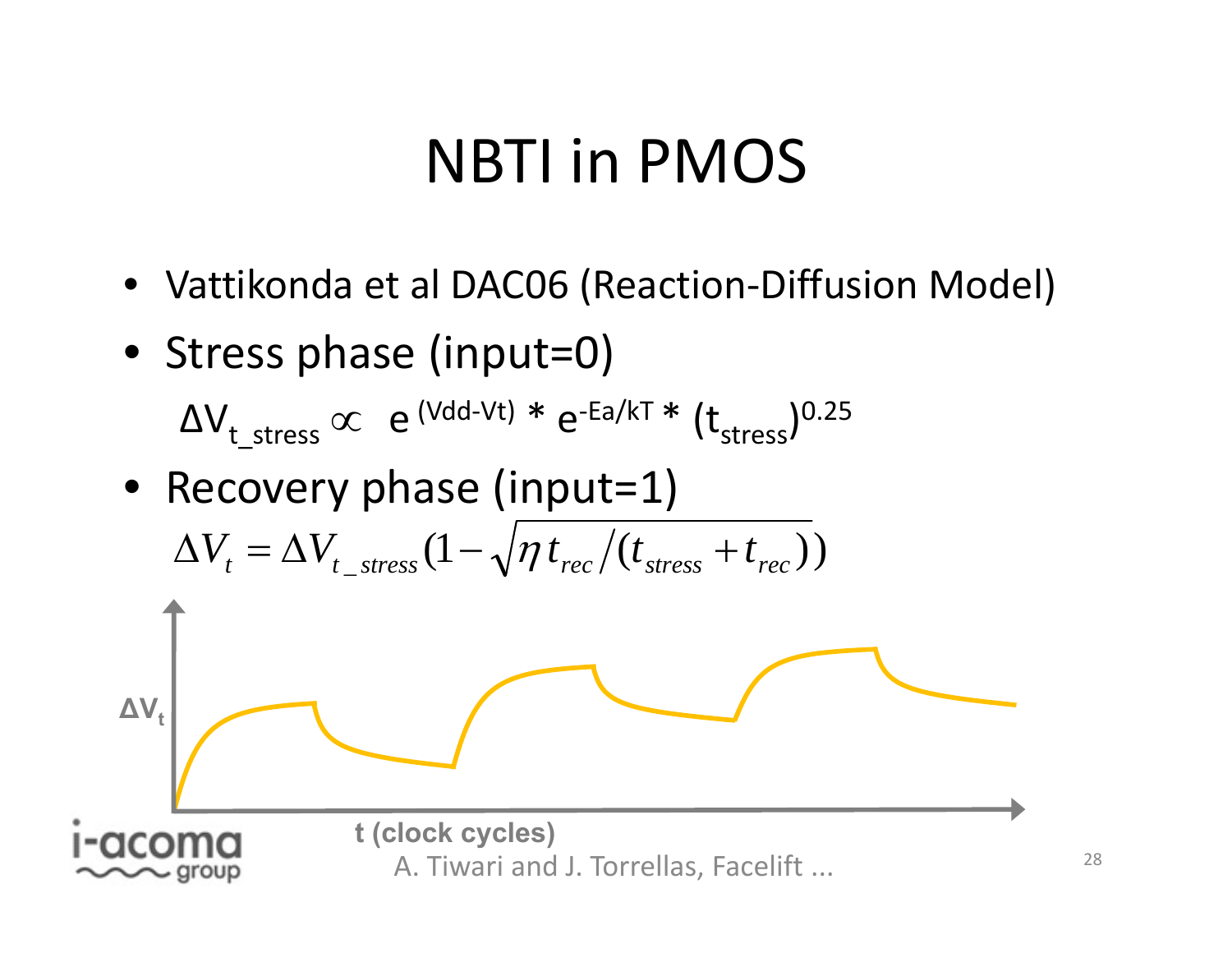#### HCI in NMOS

- Wang et al. TMDR07 and Takeda et al. *Hot Carrier Effects in MOS Devices* 1995
- $\bullet~~\Delta\mathsf{V}_\mathsf{t}\propto\mathsf{f}~{}^*\alpha~{}^*\mathrm{e}^{(\mathsf{Vdd-Vt})/\mathsf{tox}\mathsf{E1}}~{}^*\mathsf{t}^{0.5}$